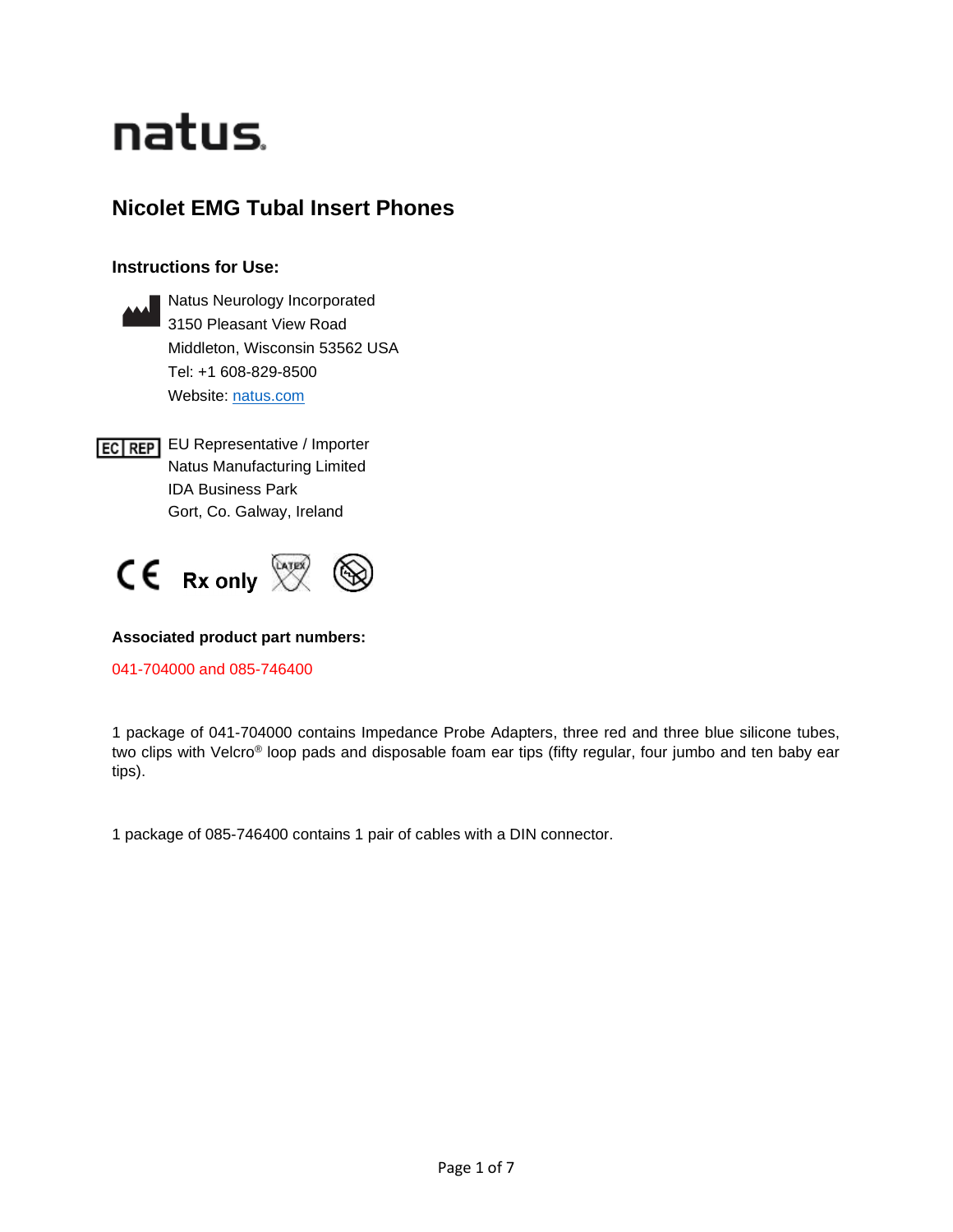## **Description:**

Nicolet Reusable Tubal Insert Phones 300 Ohm (or TIP300) are used as auditory evoked potential stimulators to present acoustic stimuli through the ear tips. The stimulus is presented to patients who are undergoing diagnostic assessment of the auditory pathways in clinical environments or during surgical procedures.

The Tubal Insert Phones are used with disposable foam ear tips, available in three sizes:

- ER3-14B infant (10 mm)
- ER3-14A regular size (13 mm)
- ER3-14C jumbo size  $(18 \text{ mm})$

The complete kit also includes:

- Three red and three blue sound delivery tubes
- Specialized impedance probe adapters
- Two clips with Velcro<sup>®</sup> loop pads

The Tubal Insert Phone Replacement Cable (p/n 085-746400) is a 16' (4.9 mm) cable with a 9-pin DIN connector that connects the Tubal Insert Phones to a Nicolet EMG system.

#### **Intended Use:**

Tubal Insert Phones are reusable, non-sterile transducers intended to be used as an accessory to Electrodiagnostic testing systems during Auditory Evoked Potential procedures. The Tubal Insert Phones are used to present acoustic stimulation to the patient's auditory pathways.

#### **Intended Users and Patient Target Group:**

Tubal Insert Phones are intended for use by skilled physicians or technologists trained in the specialty of evoked potential testing.

The target patient population is the pediatric and adult patient population requiring auditory evoked potential testing in the clinical environment or operating room.

#### **Clinical Benefits:**

Tubal Insert Phones are useful during AEP testing for patients in the clinical and operating room environment. Usage of AEP Tubal Insert Phones for diagnostic purposes is at the discretion of the clinical provider.

#### **Contraindications and Side Effects:**

There are no known contraindications or side effects for procedures performed with the Nicolet Tubal Insert Phones.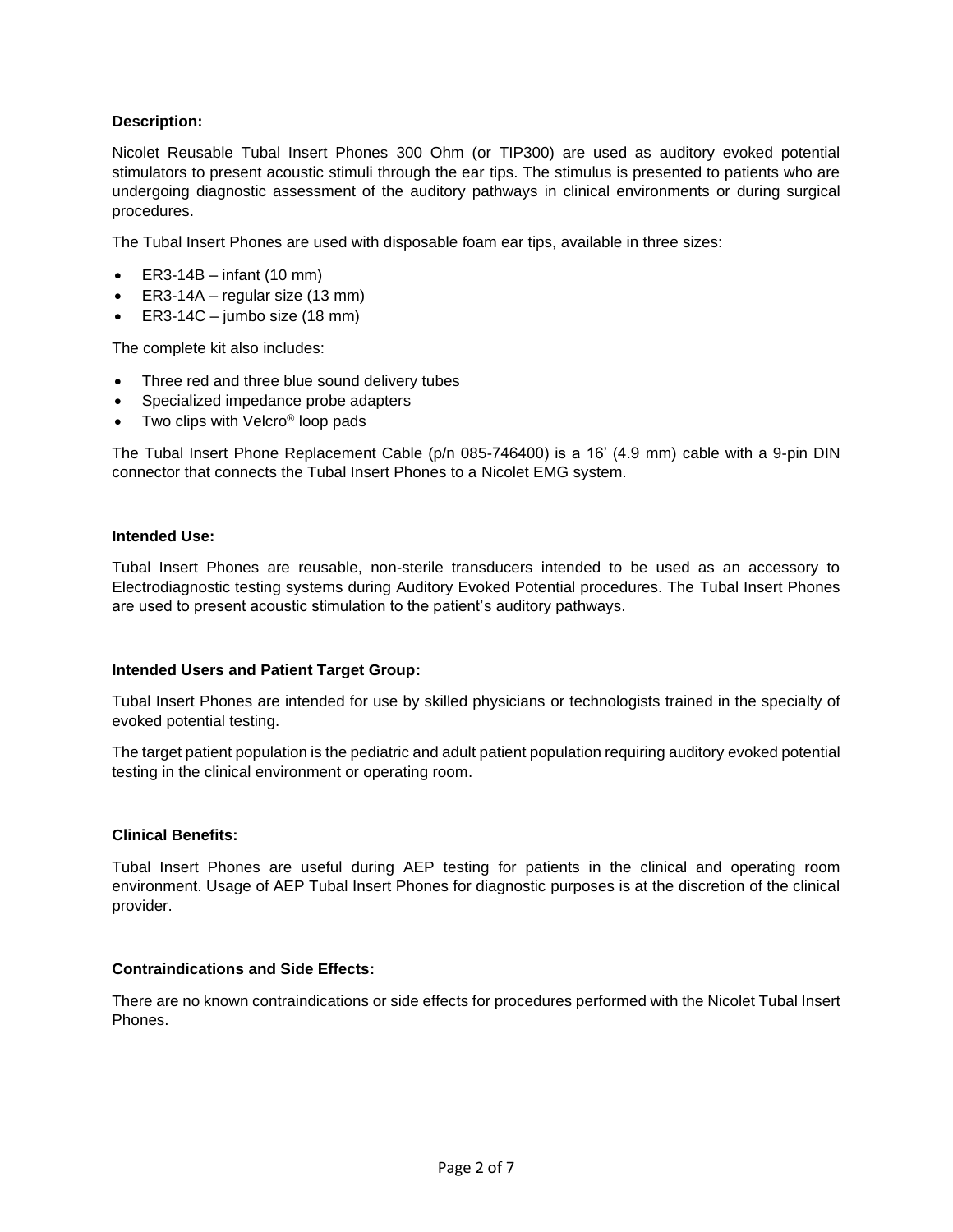## **Operating Instructions for the Tubal Insert Phones:**

- Attach the open-ended side of the red sound delivery tube to the red transducer and the blue sound delivery tube to the blue transducer.
- Apply one of the clips with Velcro® loop pads to the back of the left transducer and one to the right transducer to form an open loop.
- Insert the black tubing of an ER3 foam ear tip completely onto the adapter of the sound delivery tube, one for each tube.
- Drape the ear inserts around the back of the neck to the front of the chest, with the red transducer at the right ear and the blue transducer at the left ear.
- Gently roll the foam ear tips to a small diameter. Insert the foam tips at the entrance of the ear canal and allow the foam to expand into place. Ensure that the ear tip securely fits into the ear.
- Connect the Tubal Insert Phone cables into the audio jack input: insert the blue/left stereo phone plug into the Left (L) jack and the red/right stereo phone plug into the Right (R) jack.

## **Operating Instructions for the Tubal Insert Phone Replacement Cable:**

• Gently grasp the cable connector and remove it from the transducer by pulling gently. Select the same color cable connector (as the one removed). Firmly insert the new cable connector into the transducer housing socket until fully seated. Insure the color is correct: the blue replacement cable goes into the blue transducer and red replacement cable goes into the red transducer.

#### **Cleaning Instructions:**

- Disconnect the Tubal Insert Phones from the EMG system base before cleaning.
- Clean with a commercial wipe such as CaviWipes<sup>TM</sup> or Sani-Cloth<sup>®</sup> to remove visible soil.
- Wipe the article using a lint-free cloth and air dry.
- The cleaning procedure must be in accordance with your local facility's guidelines. The user/operator shall clean the device after every use.
- Tubal Insert Phones and Foam Ear Tips cannot be sterilized.

## **Understanding Warnings and Cautions Statements:**

## **WARNING**

**Refers to a hazardous situation that could result in death or serious injury if not avoided.** 

• Information on how the hazardous situation is avoided.

## **CAUTION**

**Refers to a hazardous situation that could result in minor or moderate injury or material damage if not avoided.**

• Information on how the hazardous situation is avoided.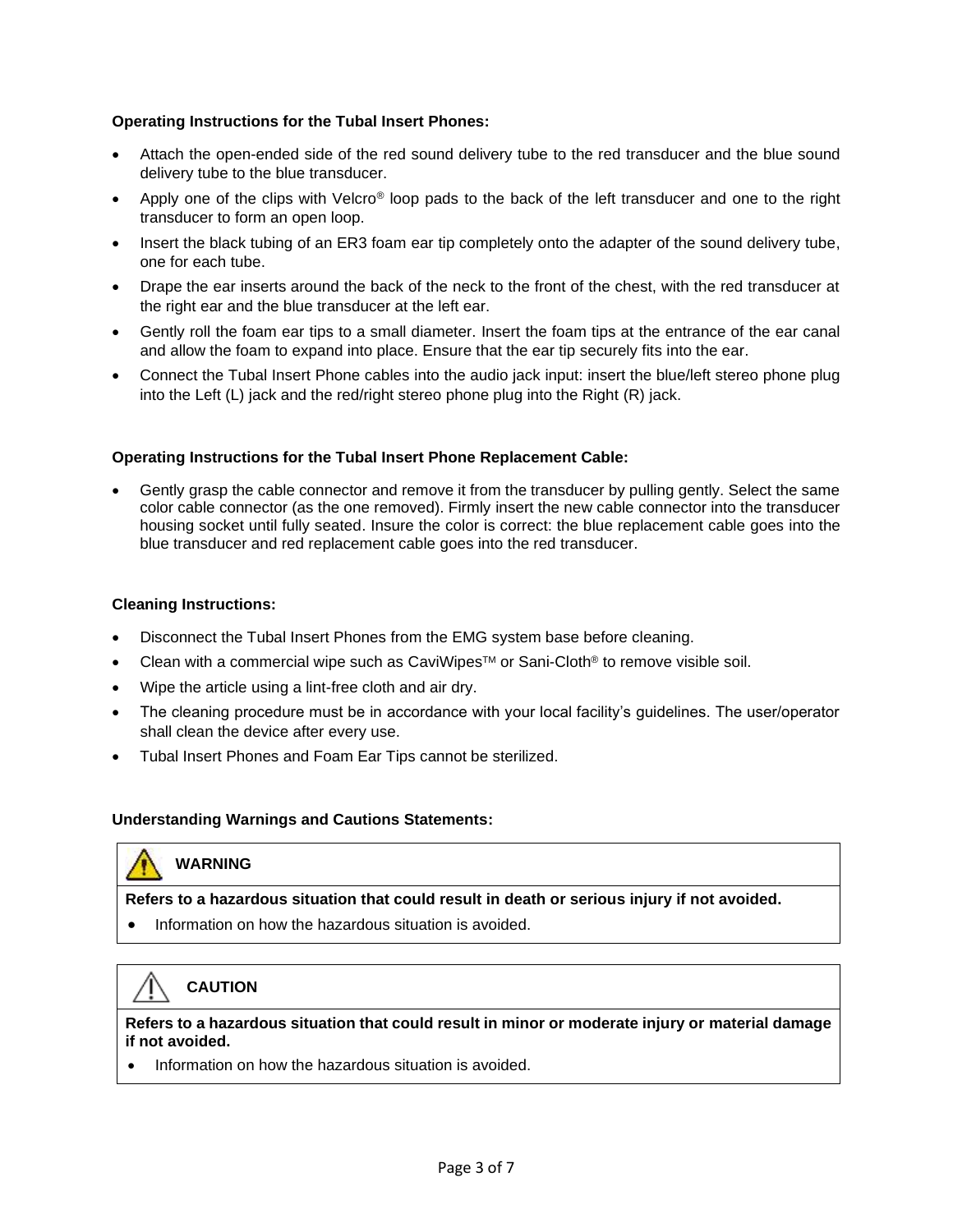## **Warnings and Precautions:**



## **WARNING**

**System components immersed or in contact with liquids may cause electrical shock.**

• Do not immerse, drip, or spray liquids onto the device.

## **CAUTION**

**Device dropped or damaged in transit/use could lead to loss of function or delayed diagnosis.**

• Inspect the device prior to each use and do not use if damaged.

**Device when used by untrained user could lead to patient injury, incorrect diagnosis or delayed diagnosis.**

• This device is intended to be used by qualified healthcare professionals.

## **Reusing foam ear tips could lead to patient cross infection.**

• Foam ear tips are single use and should not be reused between patients.

**Modification of the tube length could lead to evoked potential latencies resulting in misdiagnosis or delay in diagnosis.**

• Do not modify or cut the sound delivery tubing.

**Unauthorized modification, servicing or use of non Natus approved supplies or components could lead to loss of device function or performance.**

• Do not modify device or use unauthorized accessories supplies or components.

## **Environmental Specifications:**

Operating Conditions:

- Temperature: +15.6°C (+60°F) to +32.2°C (+90°F)
- Relative Humidity: 20% to 80% (non-condensing)
- Altitude: 0 to 10,000 ft (0 to 3 km)

Storage Conditions:

- Temperature: -17.7°C (0°F) to  $+55$ °C (+132°F)
- Relative Humidity: 10% to 90% (non-condensing)
- Altitude: 0 to 35,000 ft (0 to 10.668 km)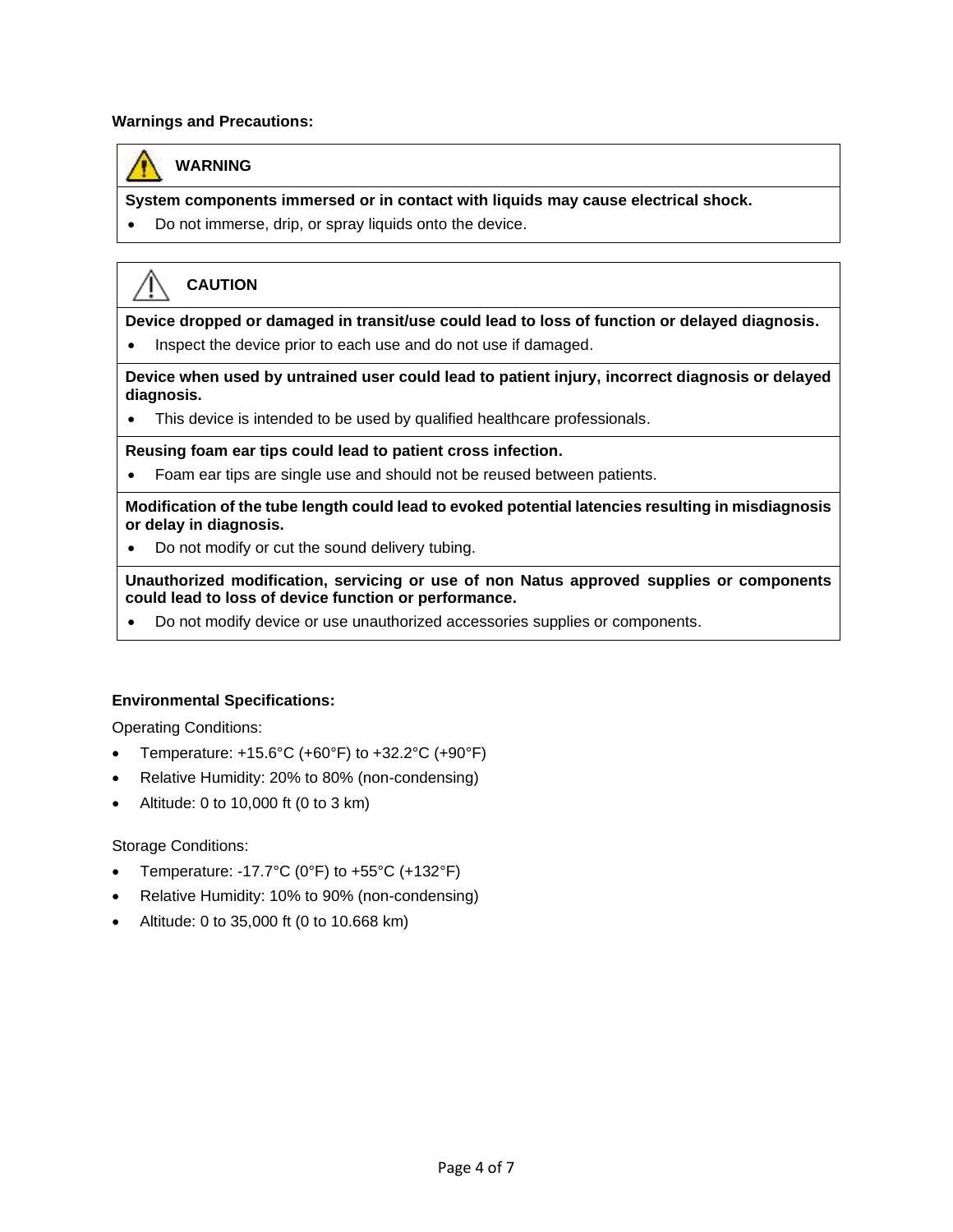## **Compliance Standards:**

- ISO 10993-1: 2018 Biological evaluation of medical devices Part 1: Evaluation and testing within a risk management process
- ETS 300 019-2-1 Environmental Engineering (EE); Environmental conditions and environmental tests for telecommunications equipment; Part 2-1: Specification of environmental tests; Storage
- ETS 300 019-2-2 Environmental Engineering (EE); Environmental conditions and environmental tests for telecommunications equipment; Part 2-2: Specification of environmental tests; Transportation
- ASTM D4169-16 Standard Practice for Performance Testing of Shipping Containers and Systems for Vibration
- IEC 60601-1:2005+A1:2012+Cor1:2014 General Safety Ed. 3.1
- IEC 60601-1-2:2014 EMC Fourth Edition
- IEC 60601-2-40:2016 Particular requirements for the basic safety and essential performance of electromyography and evoked response equipment
- IEC 60601-1-6:2013 Collateral Usability

## **Disposal Instructions:**

Natus is committed to meeting the requirements of the European Union WEEE (Waste Electrical and Electronic Equipment) Regulations 2014. These regulations state that electrical and electronic waste must be separately collected for the proper treatment and recovery to ensure that WEEE is reused or recycled safely. In line with that commitment Natus may pass along the obligation for take back and recycling to the end user, unless other arrangements have been made. Please contact us for details on the collection and recovery systems available to you in your region at [natus.com](https://natus.com/)

Electrical and electronic equipment (EEE) contains materials, components and substances that may be hazardous and present a risk to human health and the environment when WEEE is not handled correctly. Therefore, end users also have a role to play in ensuring that WEEE is reused and recycled safely. Users of electrical and electronic equipment must not discard WEEE together with other wastes. Users must use the municipal collection schemes or the producer/importers take-back obligation or licensed waste carriers to reduce adverse environmental impacts in connection with disposal of waste electrical and electronic equipment and to increase opportunities for reuse, recycling and recovery of waste electrical and electronic equipment.

Equipment marked with the below crossed-out wheeled bin is electrical and electronic equipment. The crossed-out wheeled bin symbol indicates that waste electrical and electronic equipment should not be discarded together with unseparated waste but must be collected separately.



#### **Disclaimer:**

Natus Medical Incorporated is not responsible for injury, infection or other damage resulting from the use of this product.

Any serious incident that has occurred in relation to the device should be reported to Natus Medical Incorporated and the competent authority of the Member State in which the user and/or patient is established.

Refer to the Natus website for an electronic copy of this document.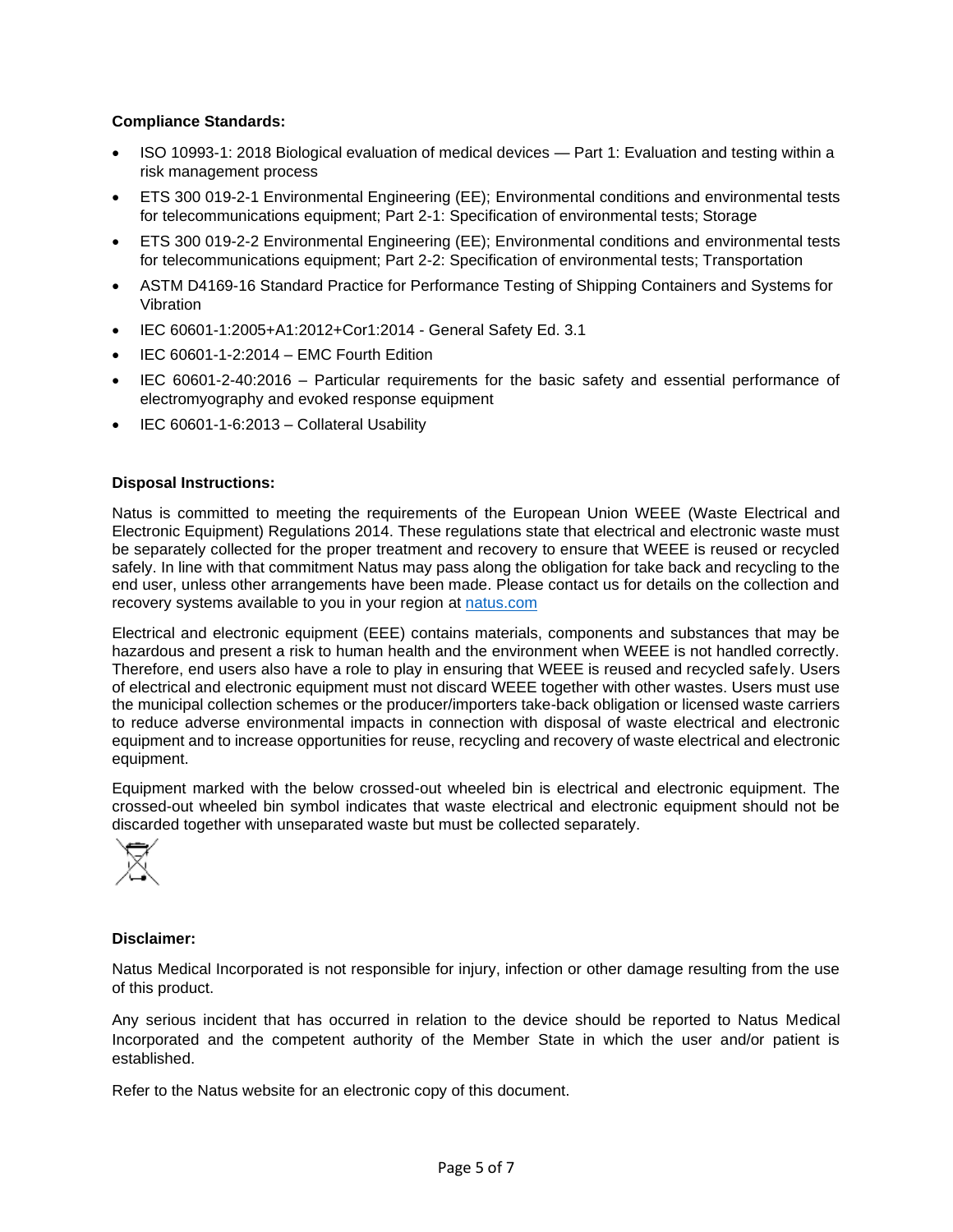## **Glossary of Symbols:**

| <b>Symbol</b>     | <b>Standards</b><br><b>Reference</b>            | <b>Standard Title of</b><br><b>Symbol</b>                                                                              | <b>Symbol Title as per</b><br><b>Referenced Standard</b>                    | <b>Explanation</b>                                                                                                                                                                                                                            |
|-------------------|-------------------------------------------------|------------------------------------------------------------------------------------------------------------------------|-----------------------------------------------------------------------------|-----------------------------------------------------------------------------------------------------------------------------------------------------------------------------------------------------------------------------------------------|
| Medical<br>Device |                                                 |                                                                                                                        | An indication of<br>Medical device                                          | This product is a medical device.                                                                                                                                                                                                             |
| Rx only           | 21 CFR Part<br>801.109(b)(1)                    | Labeling-Prescription<br>devices.                                                                                      | Prescription only                                                           | Indicates the product is authorized<br>for sale by or on the order of a<br>licensed healthcare practitioner.                                                                                                                                  |
|                   | ISO 15223-1<br>Symbol 5.1.1                     | Medical devices -<br>Symbols to be used with<br>medical device labels,<br>labelling and information<br>to be supplied. | Manufacturer                                                                | Indicates the medical device<br>manufacturer.                                                                                                                                                                                                 |
| EC REP            | ISO 15223-1<br>Symbol 5.1.2                     | Medical devices -<br>Symbols to be used with<br>medical device labels,<br>labelling and information<br>to be supplied. | Authorized<br>representative in the<br><b>European Community</b>            | Indicates the Authorized<br>representative in the European<br>Community.                                                                                                                                                                      |
| <b>REF</b>        | ISO 15223-1<br>Symbol 5.1.6                     | Medical devices -<br>Symbols to be used with<br>medical device labels,<br>labelling and information<br>to be supplied. | Catalogue number                                                            | Indicates the manufacturer's<br>catalogue number so that the<br>medical device can be identified.                                                                                                                                             |
| LOT               | ISO 15223-1<br>Symbol 5.1.5                     | Medical devices -<br>Symbols to be used with<br>medical device labels,<br>labelling and information<br>to be supplied. | Batch or Lot code                                                           | Indicates the manufacturer's batch<br>code so that the batch or lot can<br>be identified.                                                                                                                                                     |
|                   | ISO 15223-1<br>Symbol 5.1.3                     | Medical devices -<br>Symbols to be used with<br>medical device labels,<br>labelling and information<br>to be supplied. | Date of manufacture                                                         | Indicates the date when the<br>medical device was manufactured.                                                                                                                                                                               |
| natus.com         | ISO 15223-1<br>Symbol 5.4.3<br>Annex A<br>#A.15 | Medical devices -<br>Symbols to be used with<br>medical device labels,<br>labelling and information<br>to be supplied. | Consult instructions for<br>use                                             | Indicates an instruction to consult<br>an electronic instructions for use<br>(eIFU).                                                                                                                                                          |
|                   | ISO 60601-1<br>Table D.2 #10                    | Medical electrical<br>equipment - Part 1:<br>General requirements<br>for basic safety and<br>essential performance     | Follow instructions for<br>use                                              | Refer to instruction manual/<br>Booklet.<br>NOTE on ME EQUIPMENT<br>"Follow instructions for use"                                                                                                                                             |
|                   | ISO 15223-1<br>Symbol 5.4.4                     | Medical devices -<br>Symbols to be used with<br>medical device labels,<br>labelling and information<br>to be supplied. | Caution: Read all<br>warnings and<br>precautions in<br>instructions for use | Indicates the need for the user to<br>consult the instructions for use for<br>important cautionary information<br>such as warnings and precautions<br>that cannot, for a variety of<br>reasons, be presented on the<br>medical device itself. |
|                   | ISO 60601-1<br>Table D.1 #10                    | Medical electrical<br>equipment - Part 1:<br>General requirements<br>for basic safety and<br>essential performance.    |                                                                             |                                                                                                                                                                                                                                               |